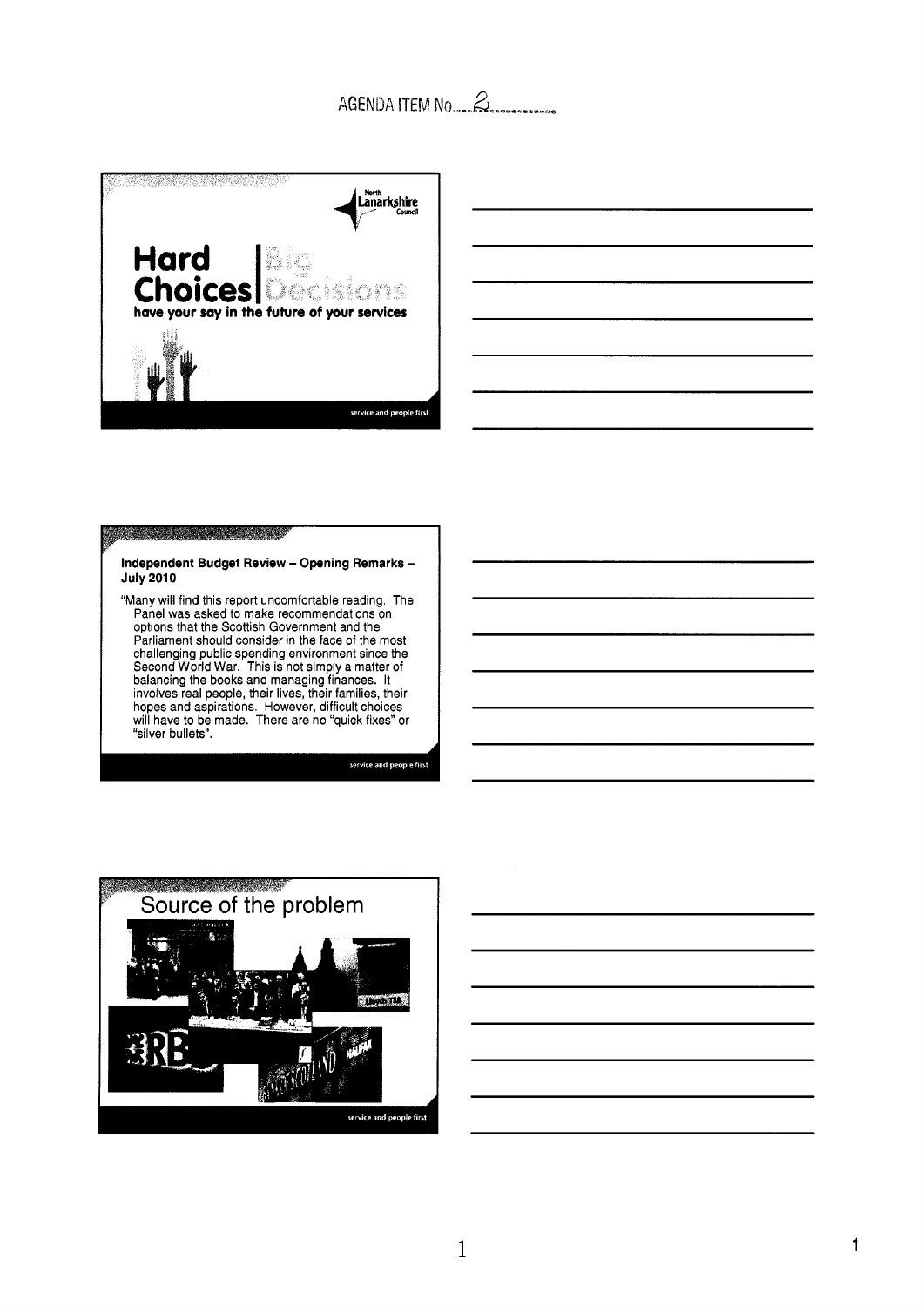









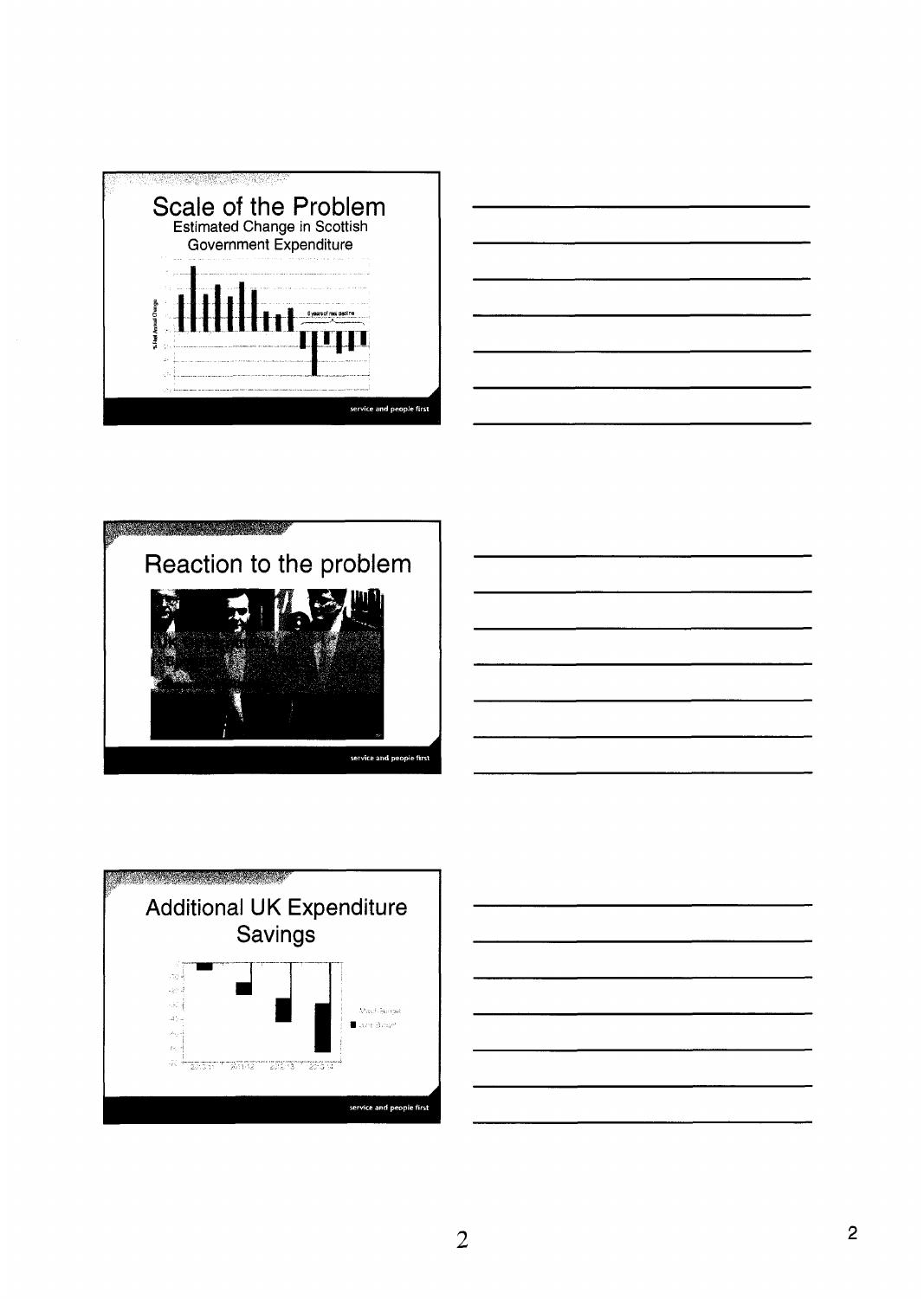







### 

## Timetable

Package of Savings Options (£72.5m) considered 9 September by Policy & Resources Committee

Consultation Programme 16 September - 22<br>October

Special Policy & Resources and Council Meeting *25* November to finalise savings package of at least £55m for 2011/12 and 2012/13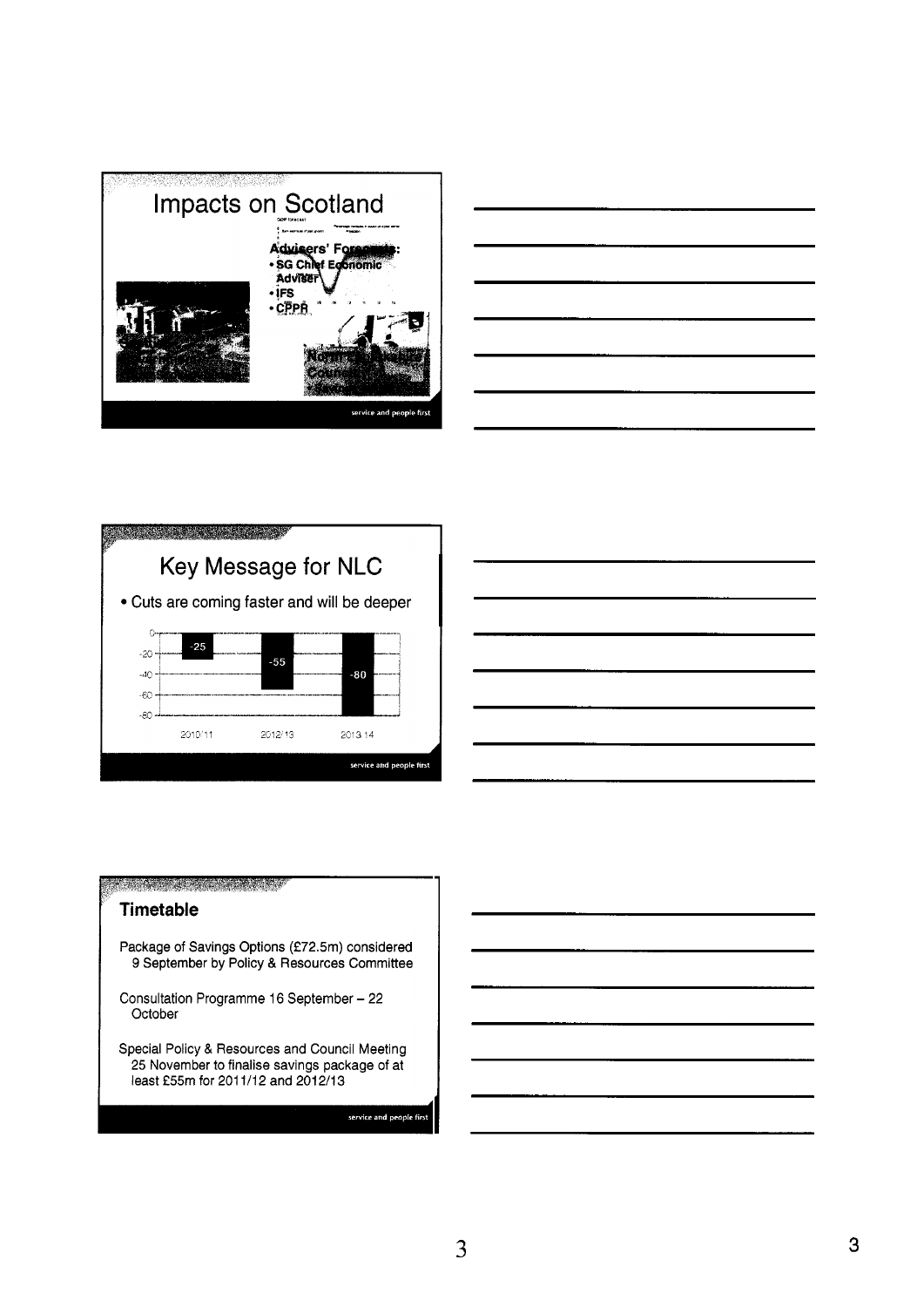| Workstream                  | Total Savings' Target<br>£000 | <b>Total of Options</b><br>£000 |
|-----------------------------|-------------------------------|---------------------------------|
| Workforce Deployment        | 23.000.000                    | 24.470.094                      |
| Service Prioritisation      | 16.000.000                    | 17,125,000                      |
| Asset Management            | 5.000.000                     | 4.910.000                       |
| Procurement                 | 5.000.000                     | 5.000.000                       |
| income Generation           | 5,000,000                     | 5.000.000                       |
| Phase Two - Shared Services | 16,000,000                    | 16.000.000                      |
| <b>TOTALS</b>               | 70,000.000                    | 72.505.094                      |



#### <u>The Communication of the Communication of the Communication of the Communication of the Communication of the Co</u>

## Savings Strategy - Key Objectives

- By end of November 2010 provide clear direction and<br>certainty for the organisation and service users over the<br>period 2011/12 and 2012/13.
- Progress implementation of agreed savings package as fast as possible to maximise in-year savings to meet one- off costs (estimated f25m).  $\bullet$
- Continue control of all non-essential expenditure.
- Maintain previously agreed capital investment plans eg. Schools and Centres **21** (>f200m).
- $\bullet$ Continue work on transformation rogramme in order to develop savings options for **2013j4** and beyond.

## service and people first

### 

## **Summary Impact of Savings Options**

- 82% efficiency measures
- 7% income generation
- 11% service prioritisation
- Reduction of 1,153 FTE posts (8%)

#### service and people first

4 **<sup>4</sup>**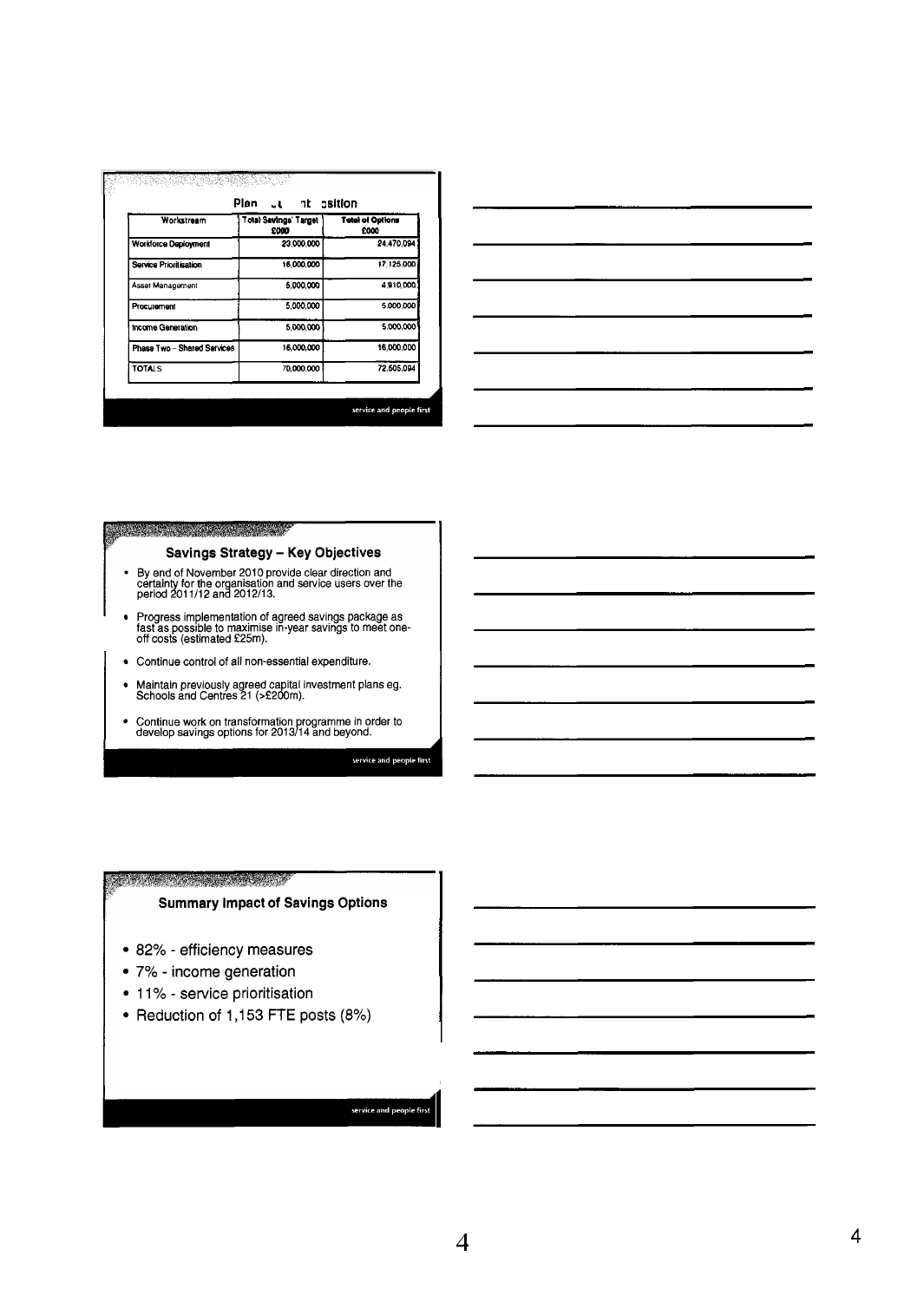| The overall aim under this workstream is to reduce employee costs by<br>5% delivering at least £23m of an efficiency saving with the total %<br>saving target increased for those services which have the highest<br>proportion of "back-office" or support services i.e. |      |        |      |
|---------------------------------------------------------------------------------------------------------------------------------------------------------------------------------------------------------------------------------------------------------------------------|------|--------|------|
| Service                                                                                                                                                                                                                                                                   | 2∘   | £000   | FTE. |
| Chief Executive's                                                                                                                                                                                                                                                         | 11   | 586    | 18   |
| Corporate Services                                                                                                                                                                                                                                                        | 11   | 1,692  | 48   |
| Finance & Customer Services                                                                                                                                                                                                                                               | 11   | 1,752  | 52   |
| <b>Environmental Services</b>                                                                                                                                                                                                                                             | 9.88 | 8,031  | 234  |
| Housing & Social Work Services                                                                                                                                                                                                                                            | 7.35 | 6,594  | 299  |
| Learning & Leisure Services                                                                                                                                                                                                                                               | 2.43 | 5,815  | 172  |
| Overall %                                                                                                                                                                                                                                                                 | 5.48 | 24.470 | 823  |



## 

## **Workforce Deployment** - **Measures**

- Vacancy Control
- Further restructures
- Reducing management posts
- Reducing management time allocation in schools
- No blanket trawl for voluntary redundancy
- Targeting application of VRS with payback period of oneoff costs not exceeding 3 years
- Reduction in Overtime Working
- $\bullet$ Improved attendance levels
- Review of Conditions of Service
- Reduce Chief Officers Pay Costs

service and people first

## **REAL PROPERTY AND REAL PROPERTY**

## **Service Prioritisation**

- **All** council services examined and ranked
- What we have to do; what we want to do; what citizens want us to do; how our costs compare
- Risk analysis carried out
- Split into corporate plan themes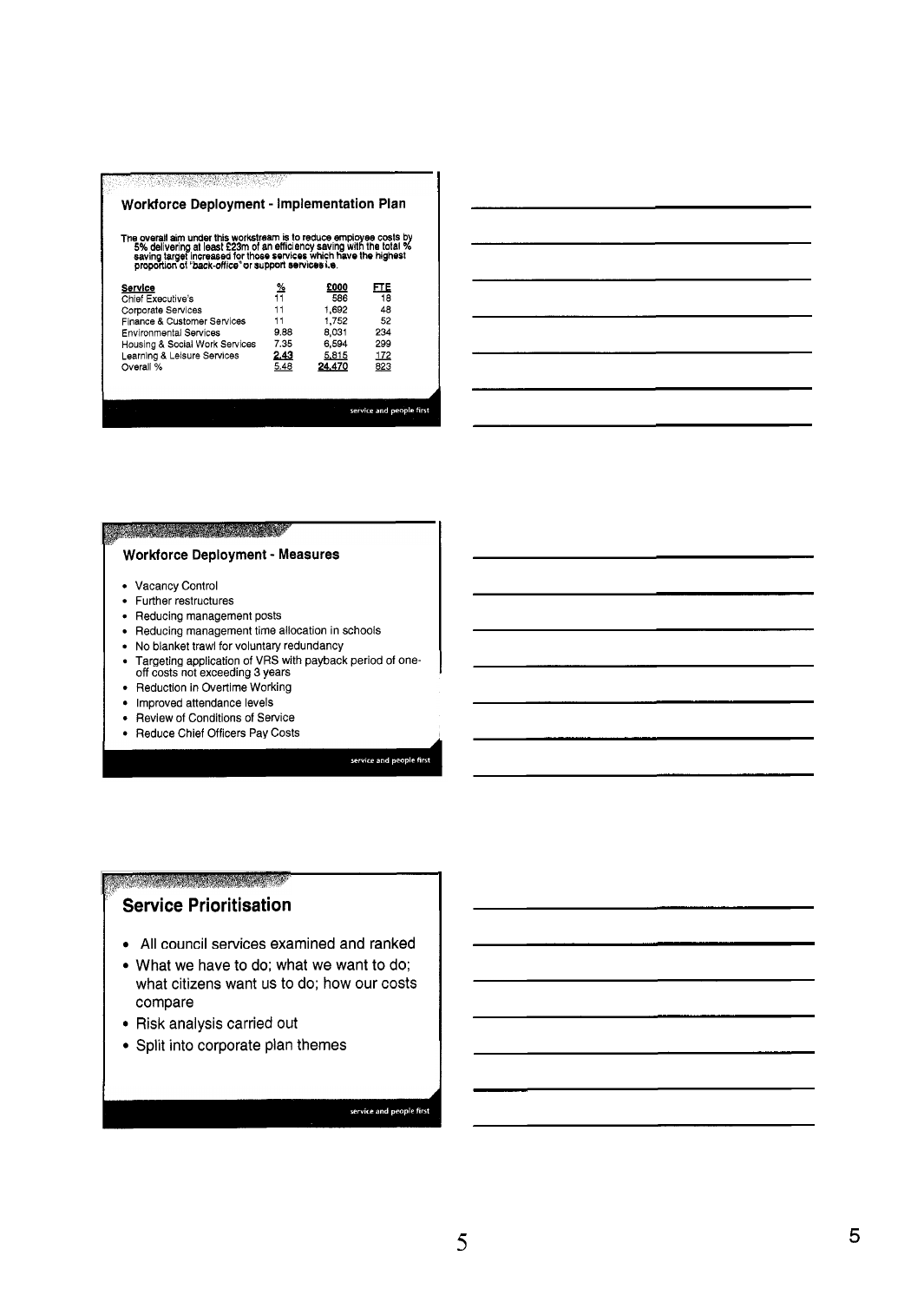|                                    | £000   | FTE       |
|------------------------------------|--------|-----------|
|                                    |        |           |
| <b>Health Wellbeing &amp; Care</b> | 4,053  | 46        |
| Lifelong Learning                  | 4.142  | 34        |
| Environment                        | 3.401  | 76.5      |
| Regeneration                       | 2,380  |           |
| Developing Organisation            | 3,149  | <u>10</u> |
|                                    | 17,125 | 166.5     |



| <b>Service Prioritisation - Examples</b>                    |             |
|-------------------------------------------------------------|-------------|
| Older Adults - Nursing Home Accommodation                   | £000<br>455 |
| Revert to Statutory Provision - School Transport            | 1.800       |
| Revert to Statutory Limit of 33 for Maths & English Classes | 800         |
| Stop Community Warden Service                               | 765         |
| 25% Reduction in Resources for Special Uplift Service       | 352         |
| Stop Night Shift Cleansing in Town Centres                  | 180         |
| Reduce Local Development Programme                          | 1.000       |
| Review of Payments to other Bodies                          | 2,000       |



## 

## **Asset Management**

Spend approx £100m on property costs. Aim to **reduce this by** €5m

## **Procurement**

Aim to **save at least** f5m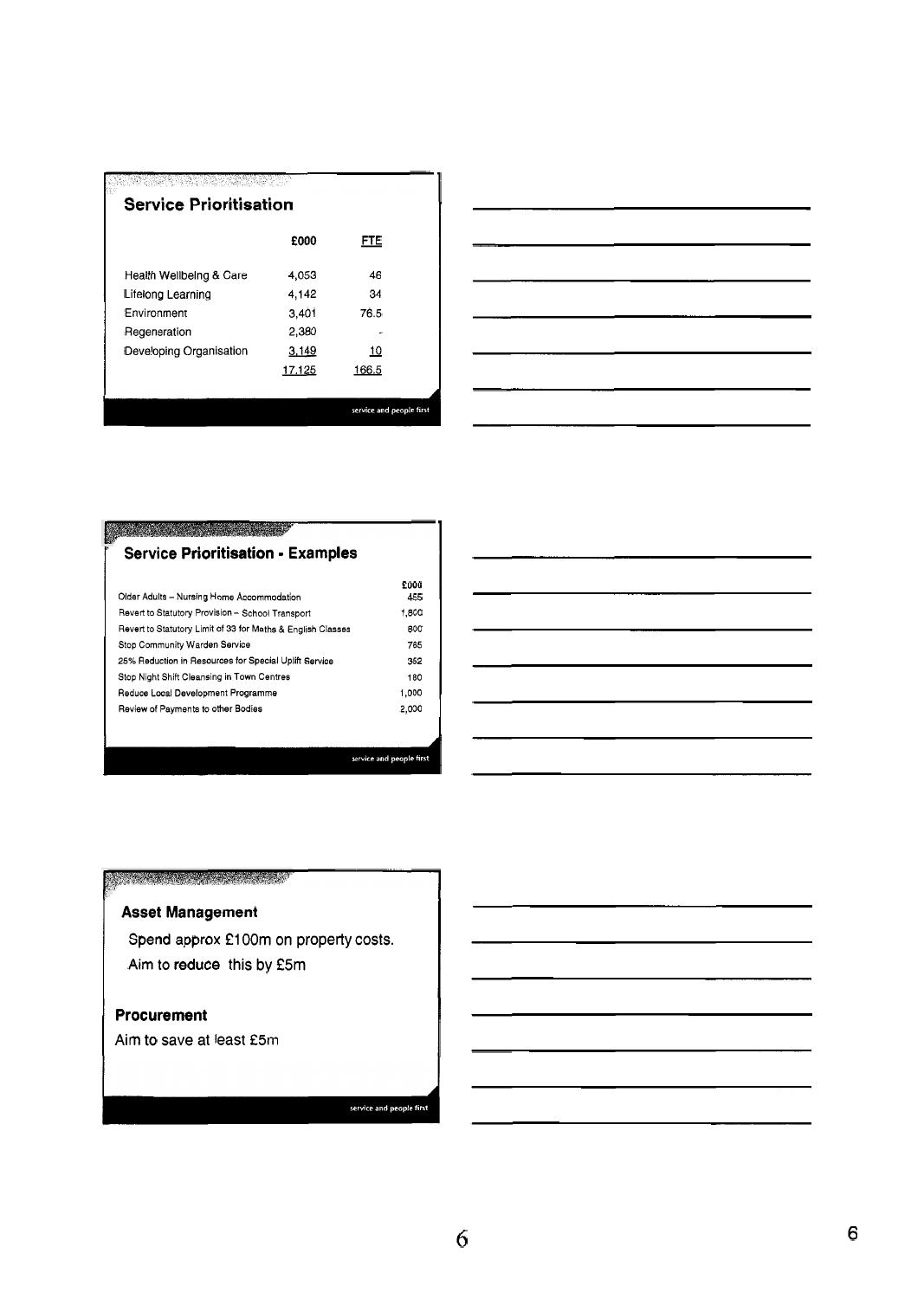## **Income Generation** - **Examples**

<u> Martin Martin Martin (</u>

|                                                   | £000  |
|---------------------------------------------------|-------|
| Charge for certain Pest Control Services          | 100   |
| Increase Home Support Charges to National Average | 700   |
| Introduce charge for Community Alarm Service      | 1,178 |
| Introduce charge for Garden Assistance for        |       |
| Non-Council Tenants                               | 458   |
| Introduce Car Parking Charges                     | 1,089 |
|                                                   |       |
|                                                   |       |

service and people first

| <b>Phase 2 - Shared Services Programme</b> |        |     |  |
|--------------------------------------------|--------|-----|--|
|                                            | £000   | FTE |  |
| Internal Council Programme                 | 5,000  | 197 |  |
| Clyde Valley Programme                     | 6.000  |     |  |
| Further Reviews/Outsourcing Options        | 5,000  |     |  |
|                                            | 16,000 |     |  |
|                                            |        |     |  |
|                                            |        |     |  |

## **Conclusions**

- The council is not immune from public sector cuts. **We** did not cause the problem but we have to deal with it
- This challenge will not overwhelm or paralyse the organisation
- Our focus will remain to deliver and develop services in support of our strategic priorities
- We will continue to deliver key services to our residents. But some services will change dramatically or even stop altogether I **1**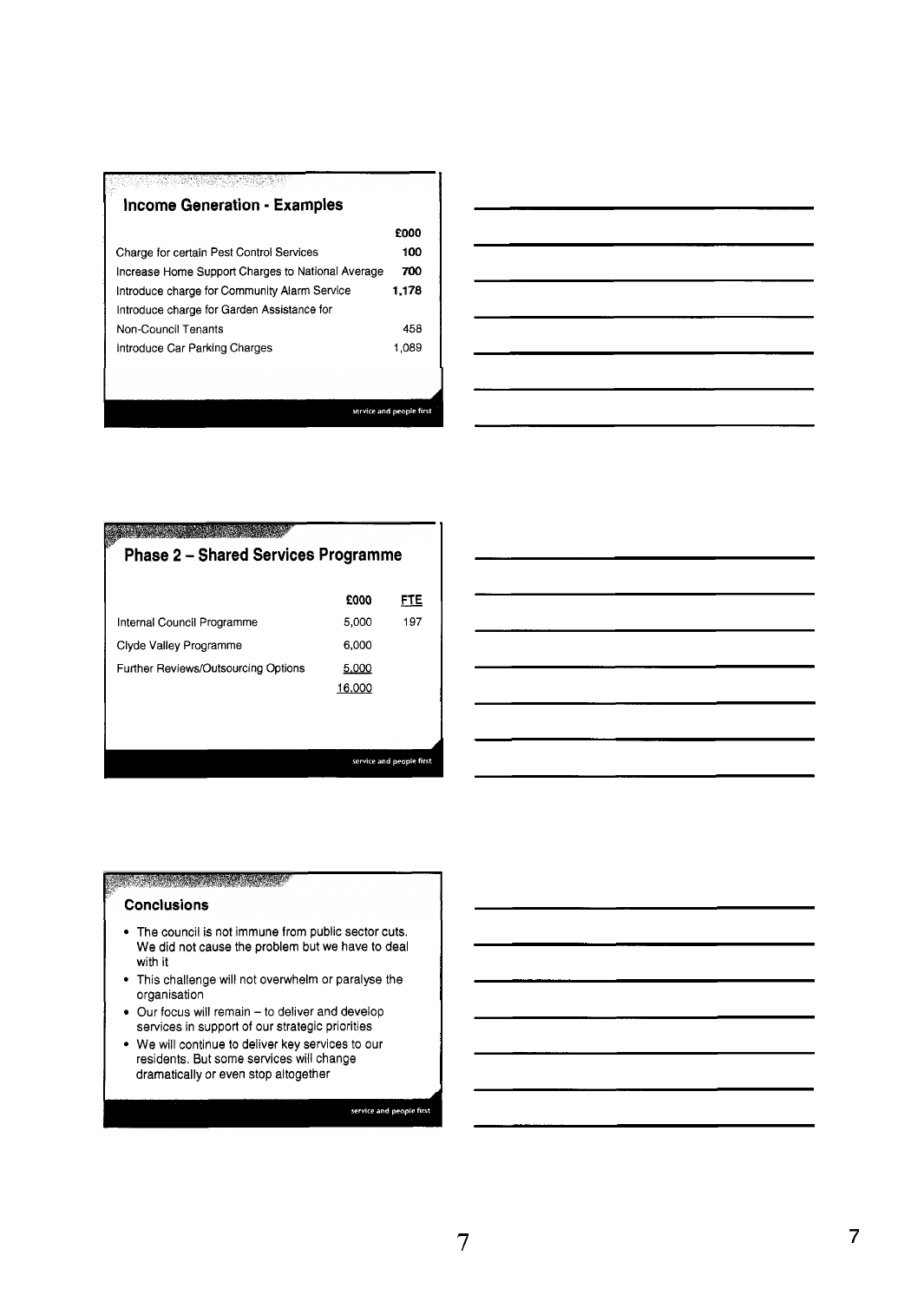## **Conclusions**

- We have a good track record of efficiency and have consistently delivered required savings
- The approach to producing these options has been rigorous and has involved all services
- We will try to avoid compulsory redundancies, but nothing can be ruled out
- We are consulting on options for savings no decisions will be made until November

service and people first

#### 

## **Conclusions**

- We are as well placed as we can be to manage the savings required
- Confident that, despite the scale of the challenge Council services will continue to deliver positive outcomes for the people we are here to serve.

### service and people fir

#### 

## **Consultation Programme 16 September** - **22 October**

- . "Hard Choices/Big Decisions" Leaflet
- Full details available on www.northlanarkshire.gov.uk/hardchoices
- Extensive Engagement
- $\bullet$ Provides opportunity to discuss and consider any suggested<br>alternative options which may contribute to minimising the impact on<br>services and people.
- $\bullet$ Ongoing dialogue with all our Community Planning Partners, e.g.<br>NHS Lanarkshire, Strathclyde Police, Strathclyde Fire and Rescue